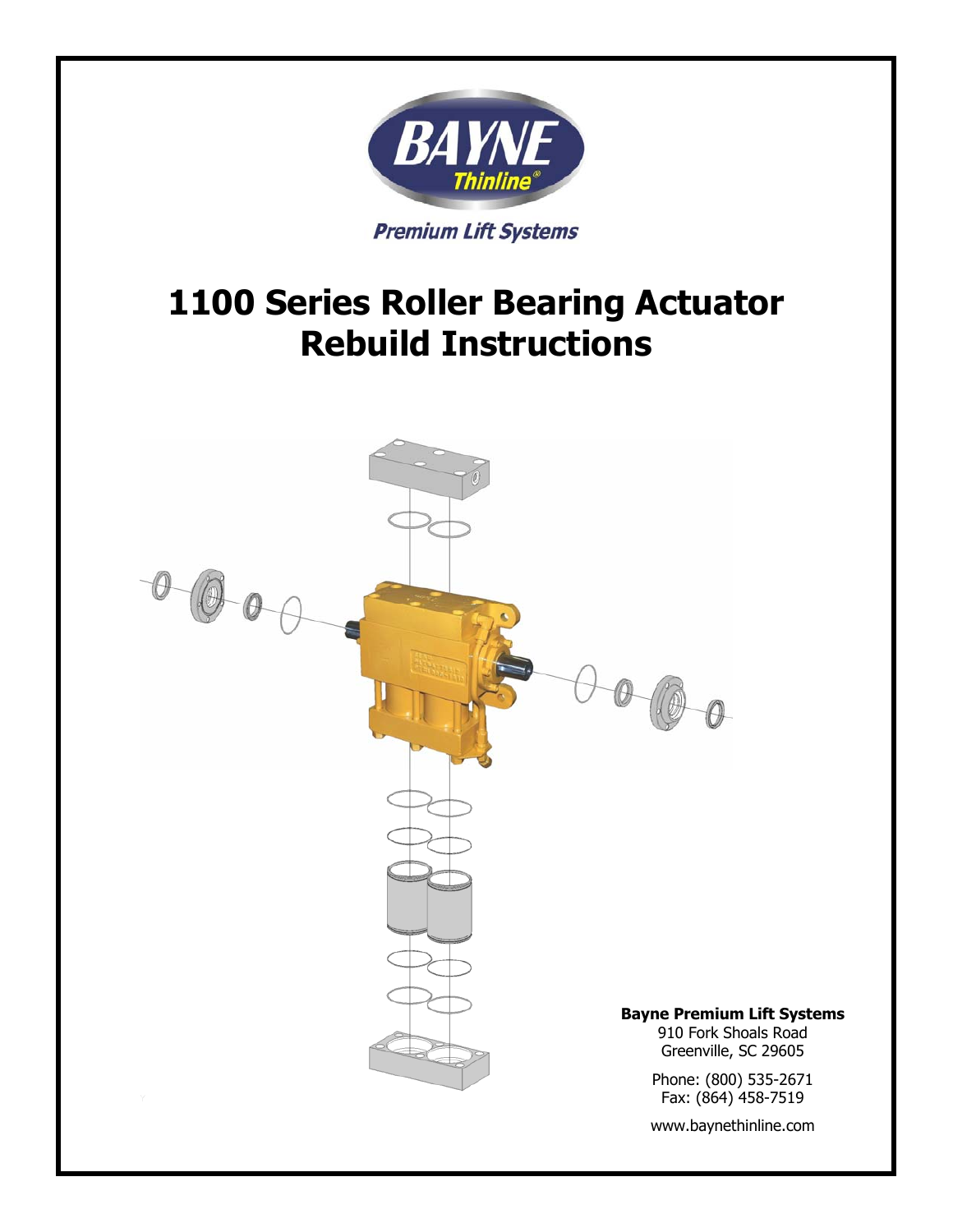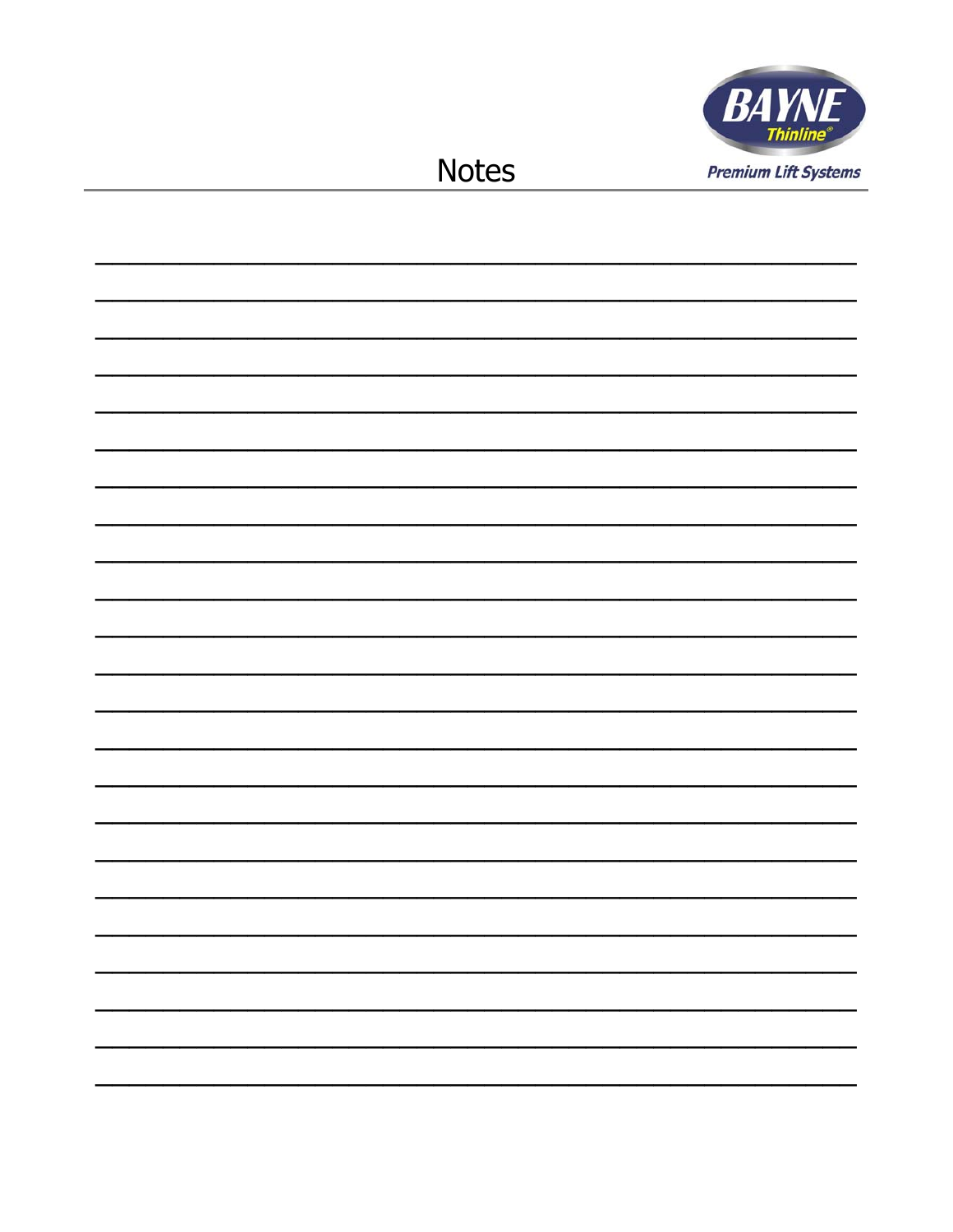

#### **Introduction:**

The following information is intended to be a **General Guide** to rebuilding a Bayne 1100 Series Actuator. Before starting the rebuild, read these instructions completely. **ALWAYS** use the proper tools, lift devices, and personal protective equipment to prevent injury while performing the rebuild.

#### **Information:**

#### **8000-1111 1100 Actuator Upgrade Kit**

Bayne serial #'s 08725 to 15699 - These actuators were originally produced with seals and bearing caps that are now obsolete. This upgrade kit includes all parts necessary to upgrade these actuators to the current more durable seal design.

#### **8000-0311 1100 Actuator Seal Kit**

Bayne serial #'s Over 15700 - Includes all seals necessary to completely rebuild an 1100 actuator.

#### **8000-0302 1100/2200 Pinion Seal Kit**

Bayne serial #'s Over 15700 - Includes all seals necessary to repair an oil leak around the pinion.





**Bayne Premium Lift Systems** 910 Fork Shoals Road Greenville, SC 29605

> Phone: (800) 535-2671 Fax: (864) 458-7519

www.baynethinline.com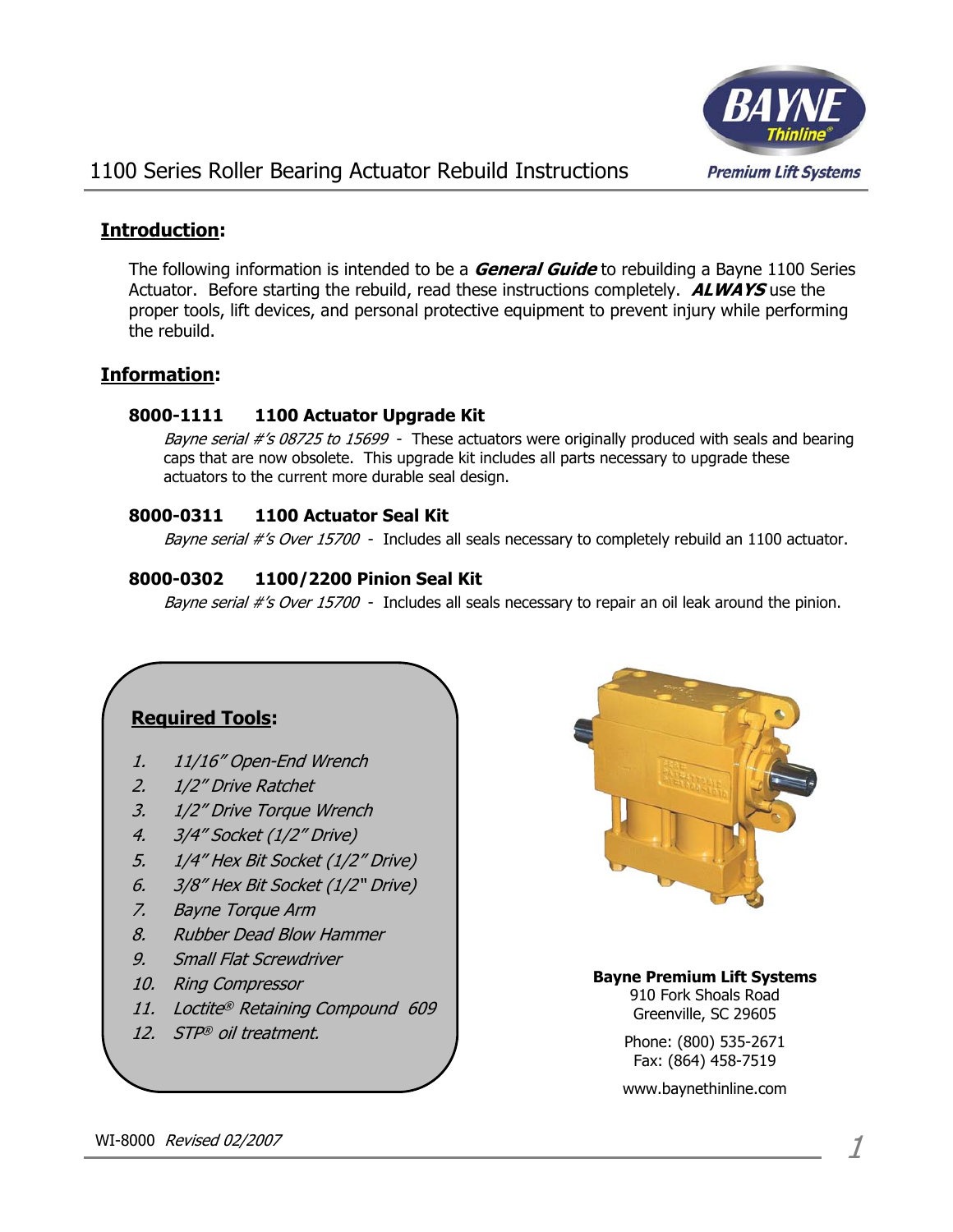

### **Disassembly:**

- 1. Place the actuator on a table with the tube cap positioned upward.
- 2. Use an 11/16" open-end wrench to remove all hydraulic fittings and tubing.
- 3. Remove the six hex nuts from the tube cap studs with a ratchet and 3/4" socket.
- 4. Use a Bayne torque arm to rotate the pinion shaft in the downward direction until the racks stop against the rack cap.

This places the racks at the bottom of the tubes, making it easier to remove the tubes from the actuator body.

5. Carefully remove the tube cap and<br>tubes from the actuator body by lightly tapping them with a rubber dead blow hammer.

> If the tubes come off with the tube cap, place the tube cap in a vise and use  $\overline{a}$ rubber dead blow hammer to tap them out.

- 6. Use the Bayne torque arm to rotate the pinion shaft upward to disengage the rack and pinion teeth.
- 7. Lift the racks out of the actuator body.
- 8. Carefully remove the old seals from the racks with a small flat screwdriver. Take care not to damage the sealing surfaces of the racks.

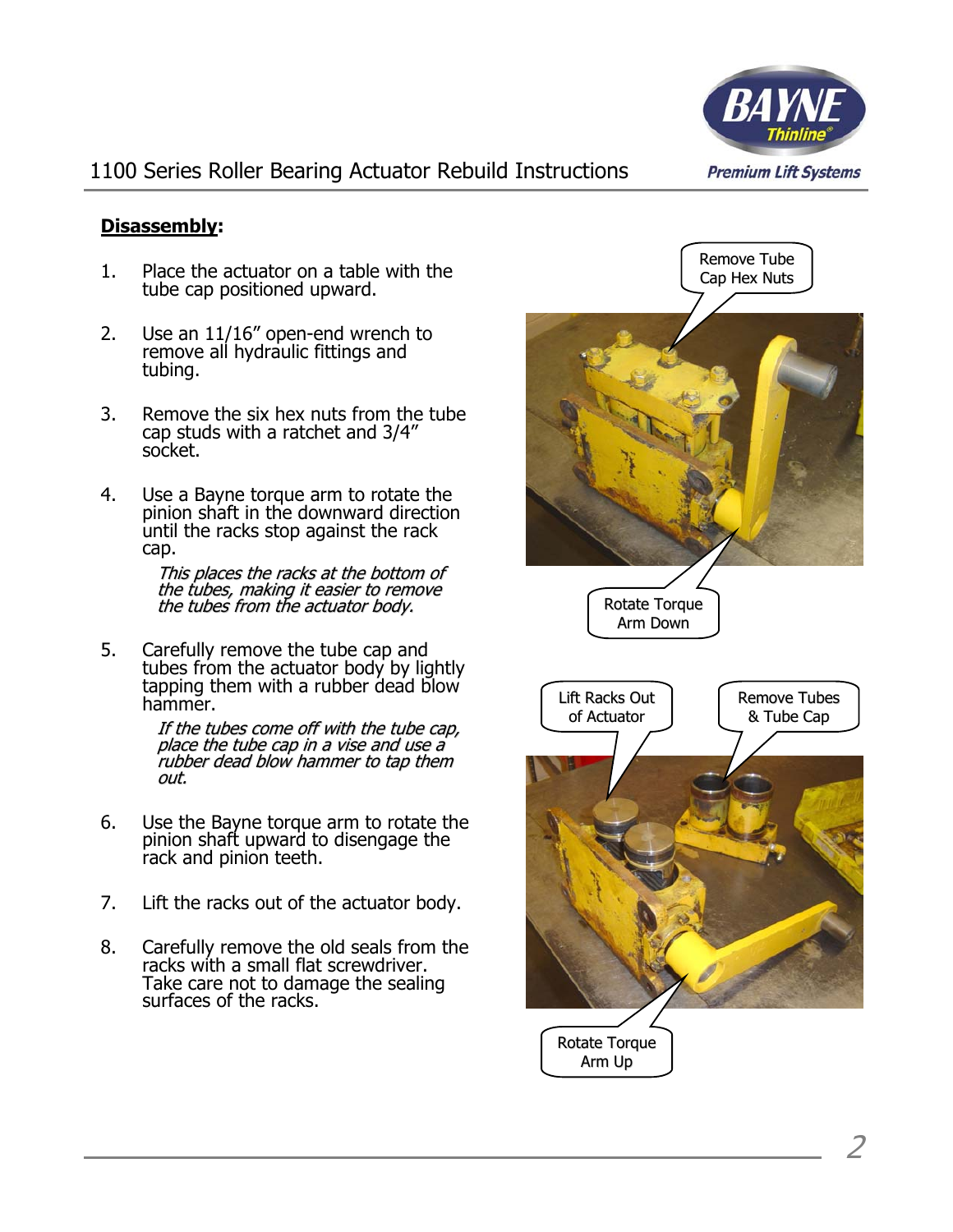

### **Disassembly:** (Continued)

9. Remove the six tie rods from the actuator body.

> Lightly taping the exposed ends of the tie rods with a hammer will loosen the threads making them easier to remove.

- 10. Use a ratchet and 1/4" hex bit socket to remove the five bearing cap bolts from each side of the actuator body.
- 11. Place the actuator flat on the table, mounting feet down.
- 12. Use a rubber dead blow hammer to lightly tap the pinion shaft to one side of the actuator body. Remove the bearing cap, bearing, and seals. Repeat for the opposite side.
- 13. Carefully remove the old seals from inside the bearing caps with a small flat screwdriver. Take care not to damage the sealing surfaces of the bearing caps.
- 14. Remove the pinion shaft from the actuator body.

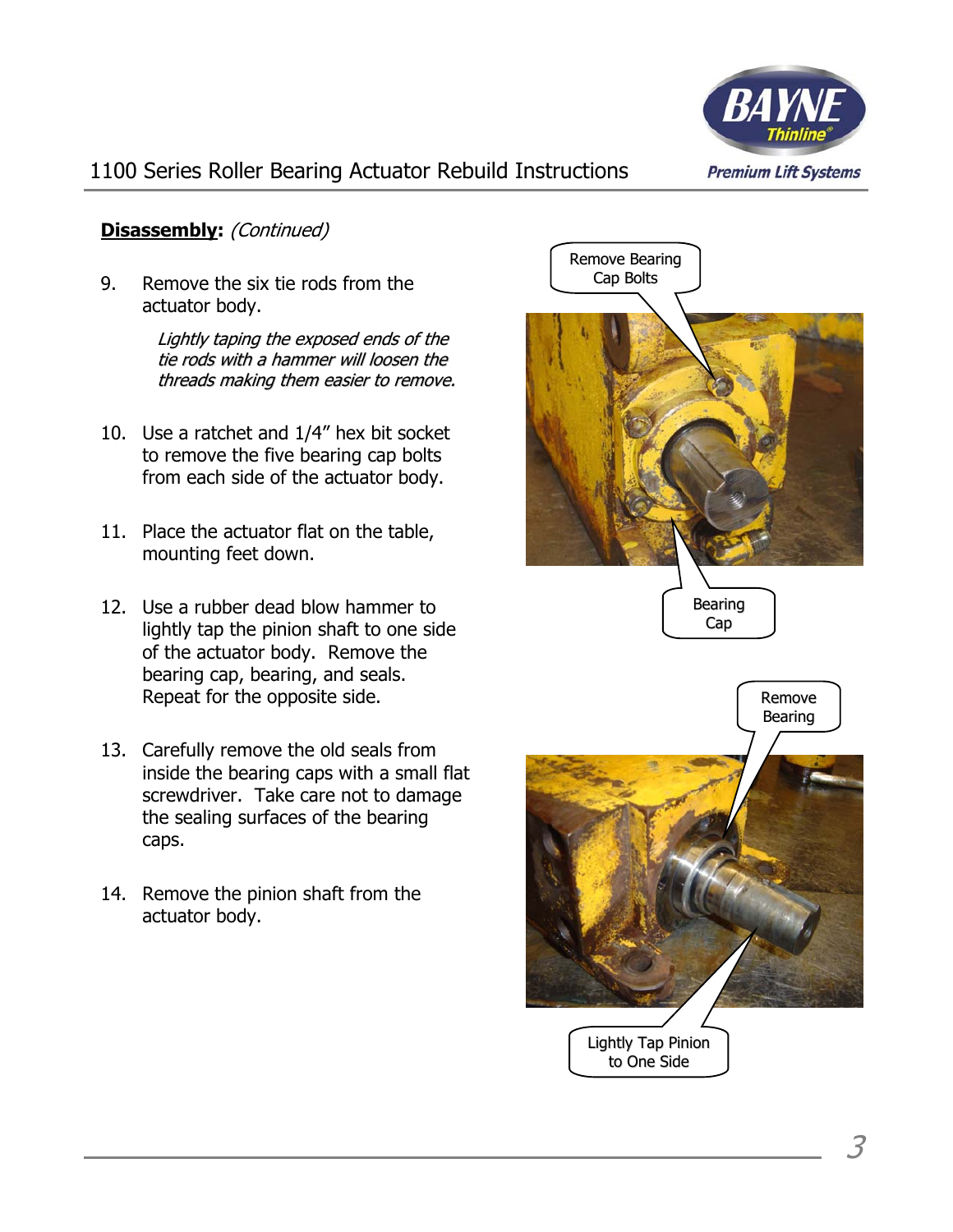

### **Disassembly:** (Continued)

- 15. To ease the removal of the rack cap, use a small flat screwdriver to clean out the hex sockets in the six rack cap bolts.
- 16. Use a ratchet and 3/8" hex bit socket to remove the six socket head bolts from the rack cap.

Lightly taping the exposed ends of the socket head bolts with a hammer and punch will loosen the threads making them easier to remove.

- 17. Remove the rack cap from the actuator body.
- 18. Carefully remove the old seals from inside the rack cap. Take care not to damage the sealing surfaces of the rack cap.
- 19. Thoroughly clean all the parts of the actuator.
- 20. Inspect all parts for damage and wear. Closely examine all sealing surfaces and replace any defective components.

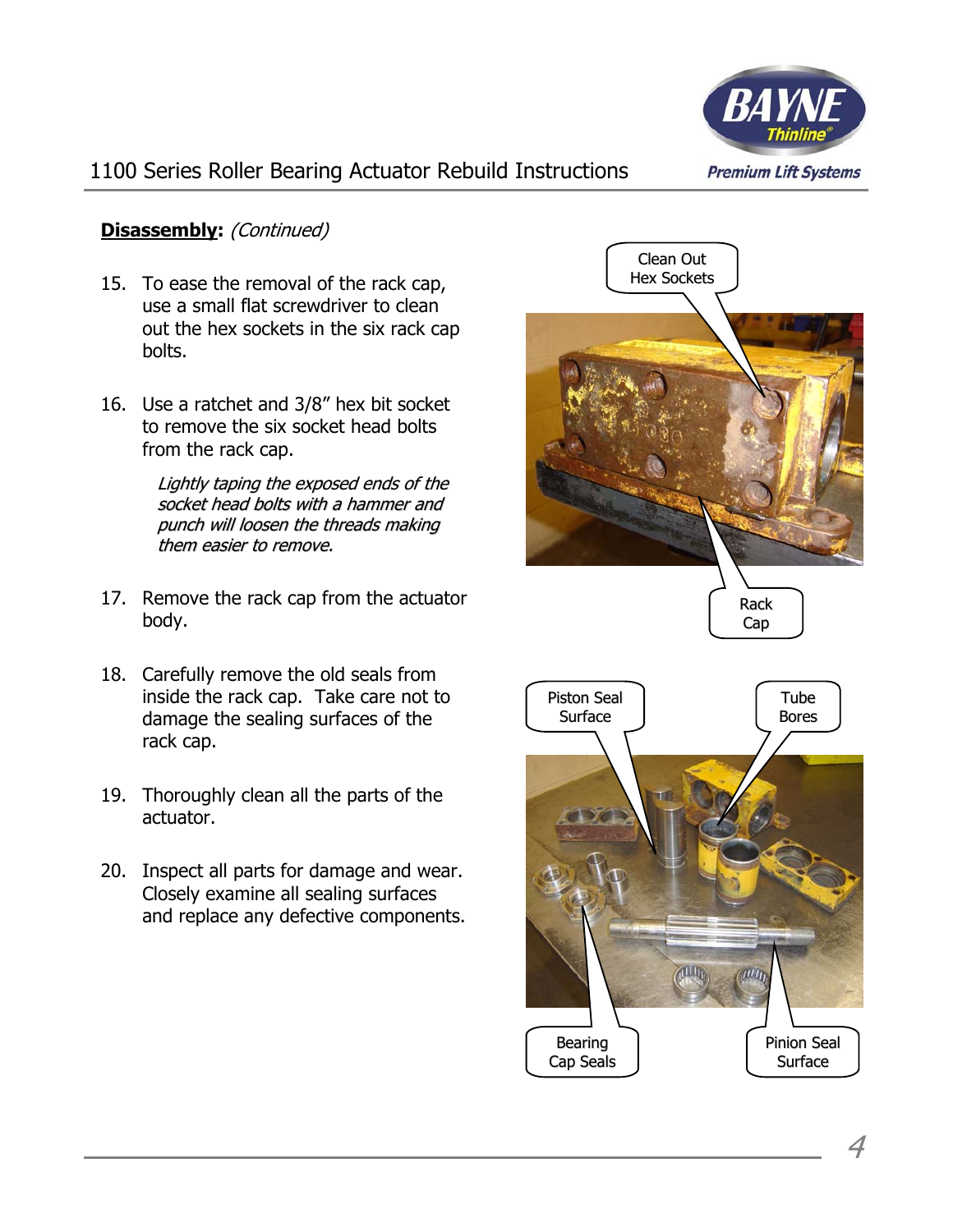

### **Reassembly:**

- 21. Thoroughly clean the assembly area before reassembling the actuator.
- 22. Place the pinion shaft on the table and clean the inner race contact area with a mild solvent.
- 23. Apply Loctite<sup>®</sup> Retaining Compound 609 to the inner race contact area of the pinion. Slide the inner race into place against the gear teeth and twist to secure the race in place.

Allow the retaining compound to set before continuing with the assembly.

- 24. Repeat steps 22 through 23 for the other side of the pinion.
- 25. Carefully place the new piston seal o-ring down over the gear teeth into the small groove on the rack piston.
- 26. Carefully place the new piston seal down over the gear teeth into the small groove on top of the piston seal o-ring.

Check piston seal to make sure it is not twisted in the groove.

- 27. Snap the wear band into the large groove on the rack piston.
- 28. Repeat steps 25 through 27 for the other rack.

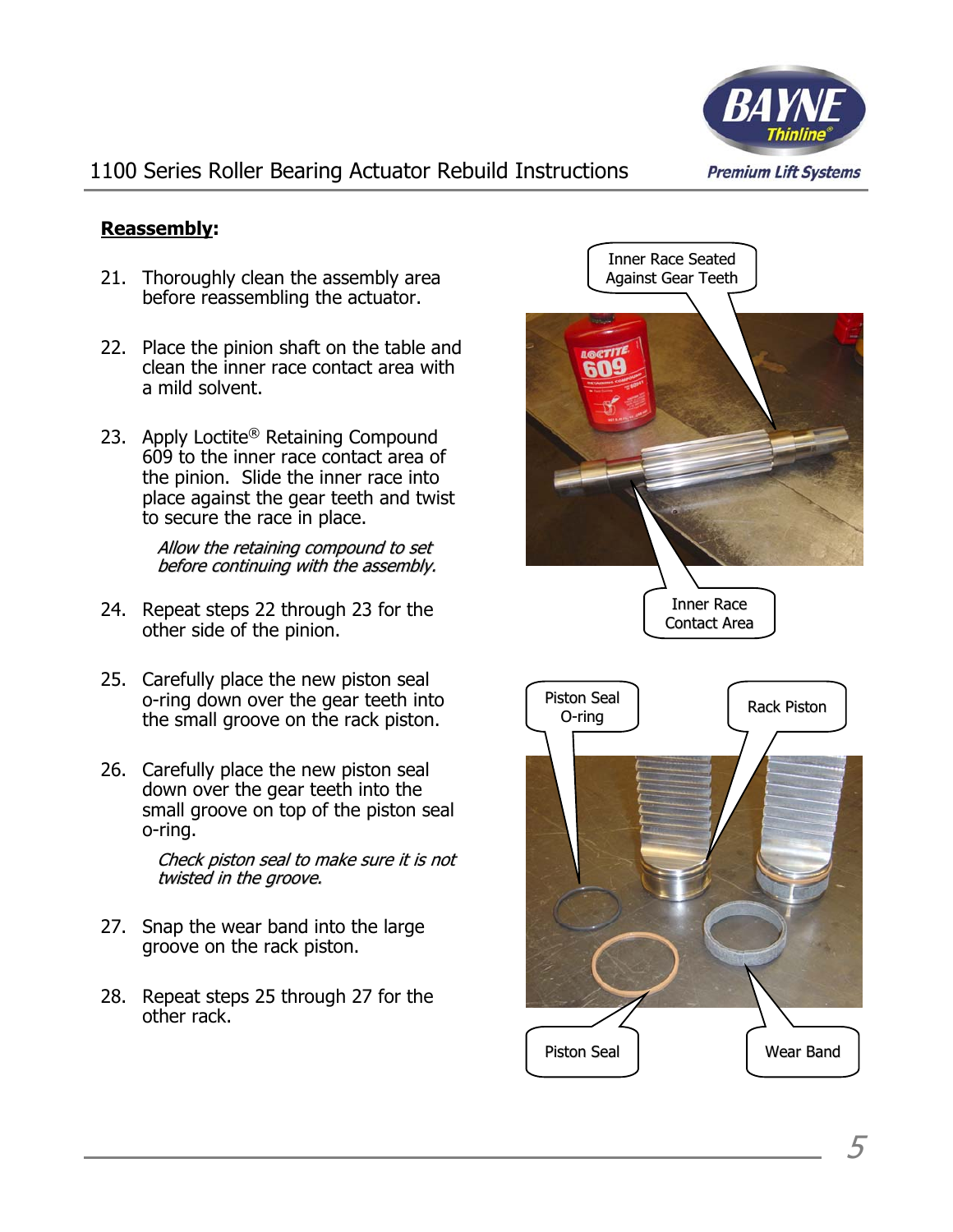

#### **Reassembly:** (Continued)

- 29. Place the new "square" tube seal backups to the inside of the seal groove on both ends of the tube.
- 30. Place the new tube seal o-rings to the outside of the seal grooves on both ends of the tube.

Check to make sure seals do not overlap in the groove.

- 31. Repeat steps 29 and 30 for the other tube.
- 32. Place the actuator on the edge of the table with the tube counter-bores up.
- 33. Insert the pinion shaft through the pinion bore on either side of the actuator body.
- 34. Install the roller bearing over the end of the pinion shaft and into the actuator body.

To ease the assembly, shift the pinion shaft over, slide the roller bearing over the inner race, then slide them both into the body at the same time.

35. Repeat step 34 for the other roller bearing.

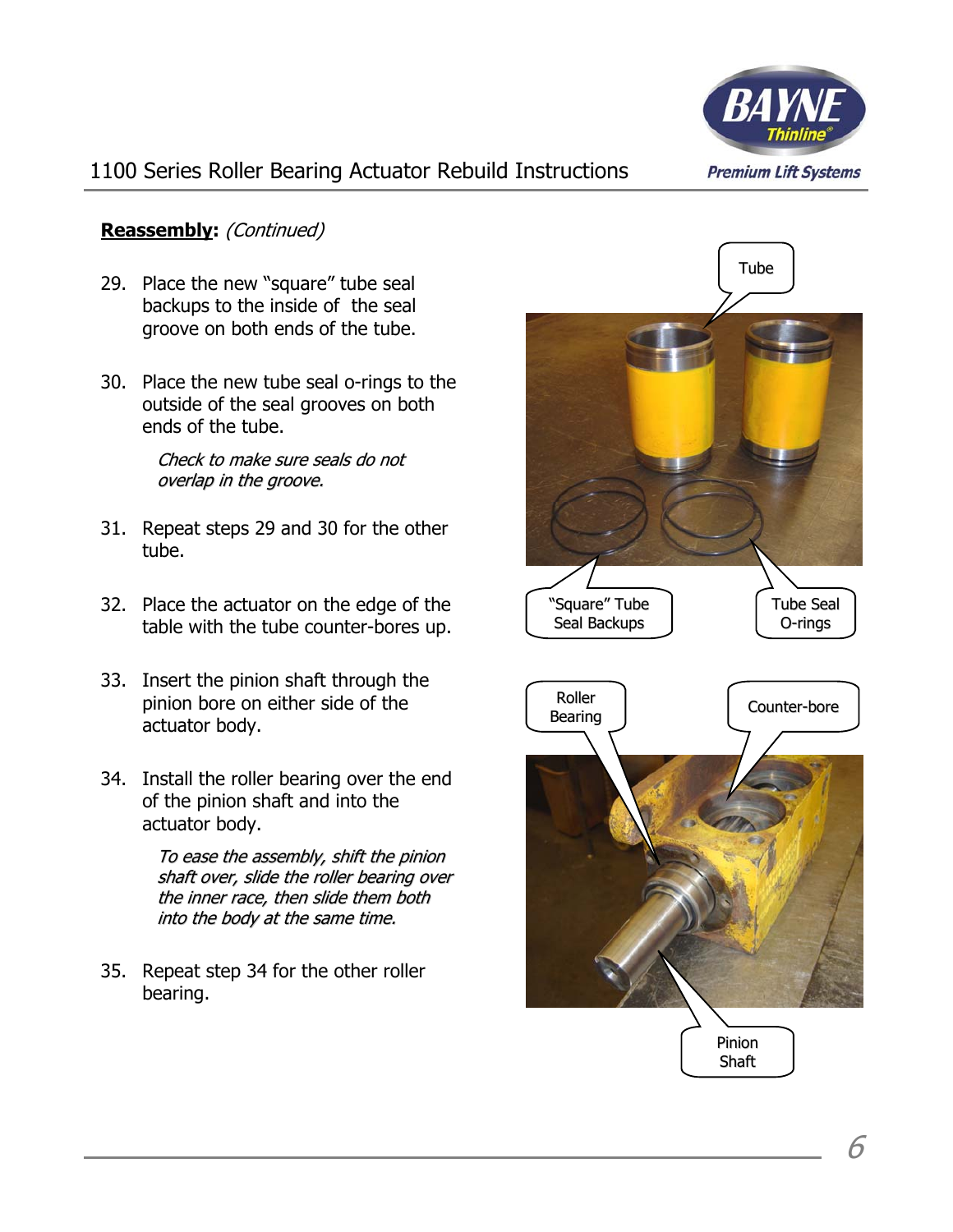

#### **Reassembly:** (Continued)

- 36. Center the pinion in the body with the keyway facing upward and back toward the mounting flanges.
- 37. Align the keyway with the top bearing cap mounting hole between the mounting flanges.
- 38. Carefully install the racks down into the actuator bores with the seal portion upward and gear teeth facing the mounting flanges.
- 39. Rotate the pinion shaft to engage the racks into the pinion. Make sure the racks simultaneously mesh with the pinion.

The racks should move freely when engaged with the pinion. If there is any restriction in movement, check the racks, pinion, and body for damage.

40. Check the racks for correct timing with the pinion by making sure both racks seat against the table at the same time and the keyway faces away from the mounting flanges and slightly downward toward the table.

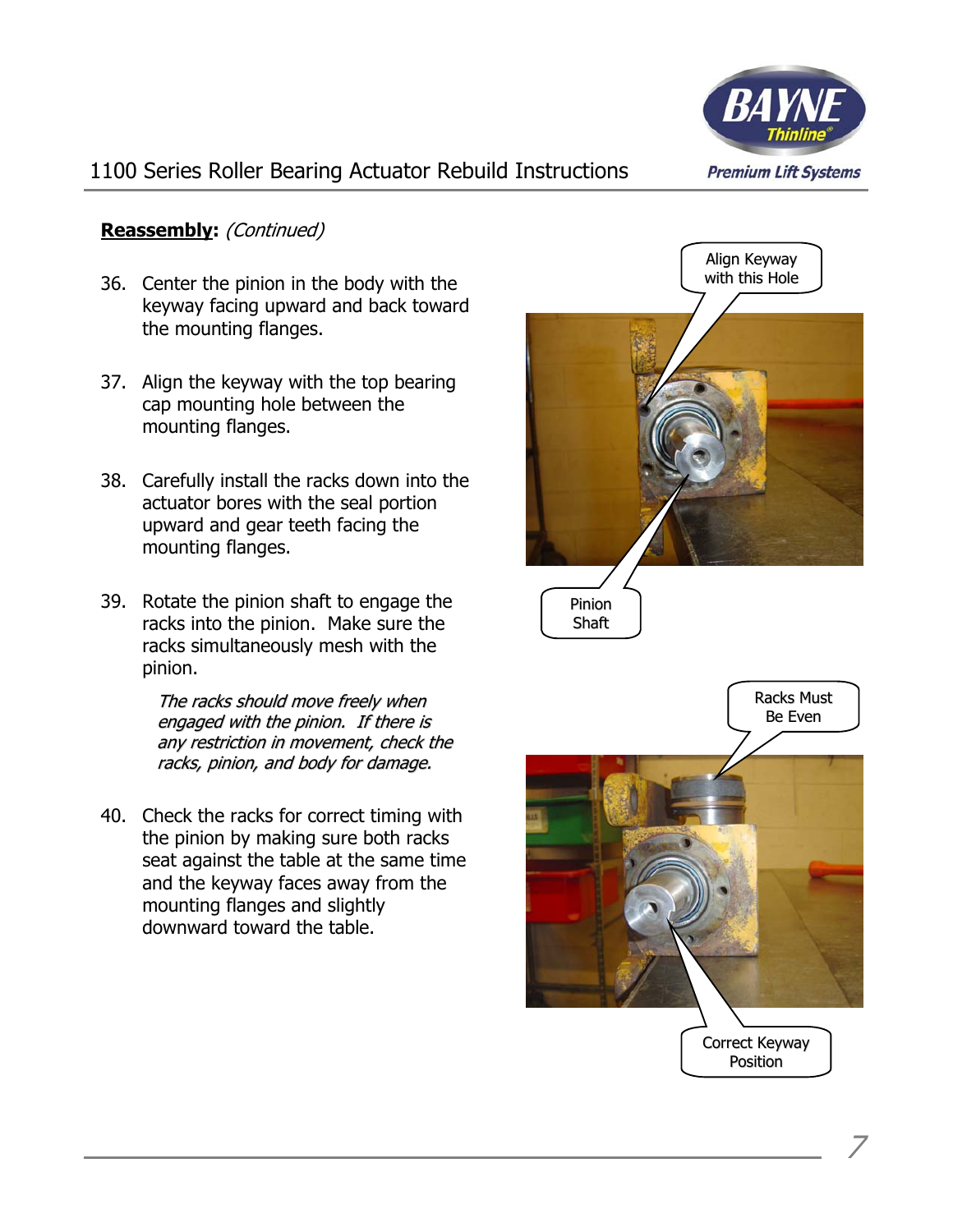

#### **Reassembly:** (Continued)

- 41. Make sure all seals are still installed correctly, and use a ring compressor to seat the rack seals.
- 42. Thoroughly coat the seal area of the racks and tubes with STP® oil treatment.

Coating the seals with STP® oil treatment reduces friction and helps hold the seals in position during assembly. assembly.

- 43. Use a rubber dead blow hammer to drive the tubes over the exposed rack seals and into the actuator body, making sure the seals remain in place. Completely seat the tubes against the actuator body.
- 44. Thread the short threaded end of the six tie rods into the actuator body around the tubes.
- 45. Install the tube cap over the tubes and tie rod studs with the oil port positioned as shown. Use a rubber dead blow hammer to seat the tube cap against the tubes, making sure the seals remain in place.
- 46. Place the fitting bracket over the two end tie rods opposite the oil port in the tube cap.
- 47. Install the six hex nuts and lock washers on the tie rods. Use a torque wrench and 3/4" socket to torque them to 50 ft-lb in a crossing pattern.

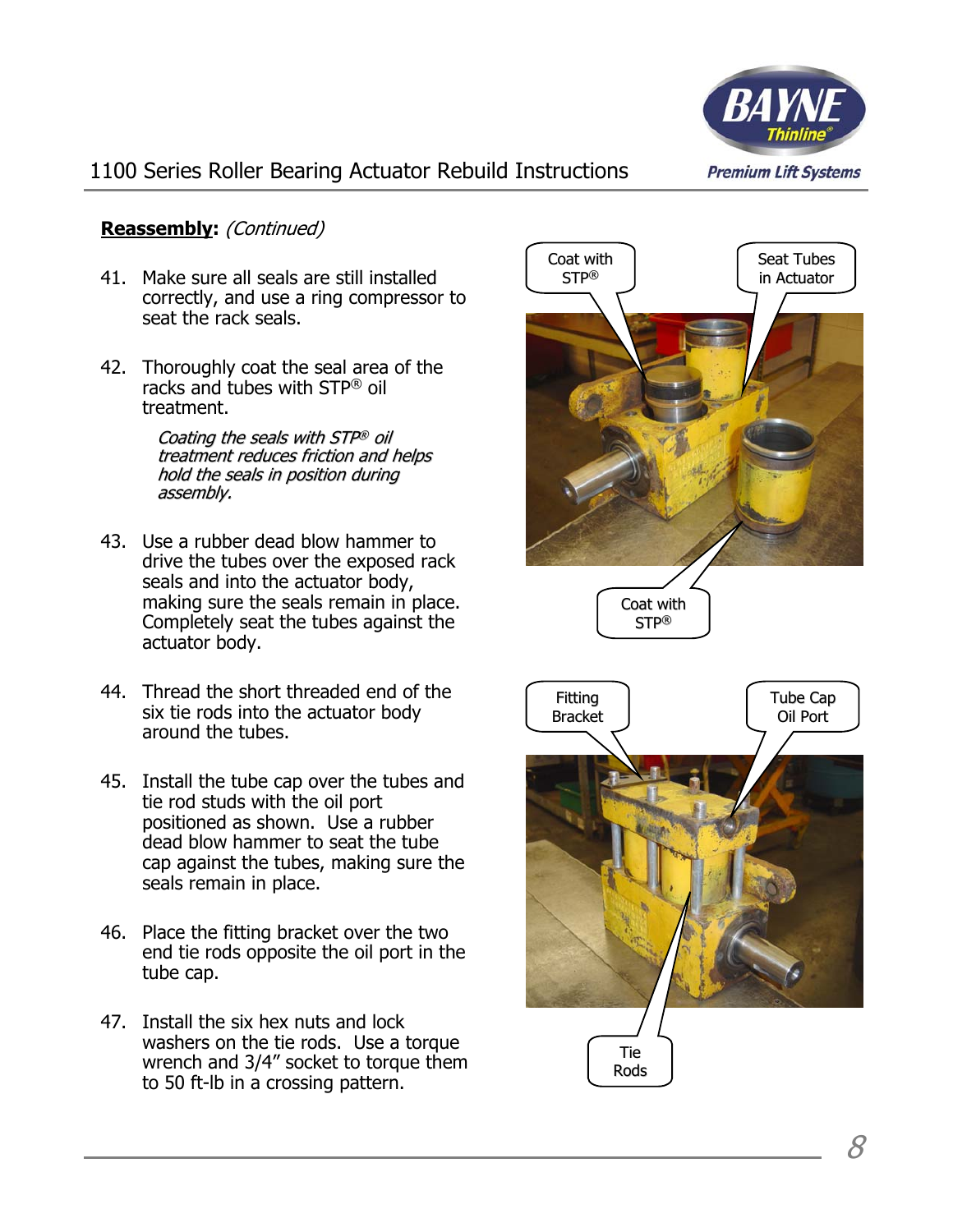

#### **Reassembly:** (Continued)

- 48. Rotate the actuator on the table so the tube cap is positioned downward.
- 49. Rotate the pinion shaft to allow approximately 3/4" of the racks to protrude from the top of the actuator body.
- 50. Coat the seal grooves of the rack cap with STP® oil treatment, and install the rack cap seals into the grooves.
- 51. Install the rack cap over the protruding racks with the oil port positioned opposite the oil port in the tube cap.
- 52. Attach the rack cap to the actuator body using the six socket head bolts and lock washers. Use a torque wrench and 3/8" hex bit socket to torque the bolts to 90 ft-lb in a crossing pattern.
- 53. Rotate the pinion shaft to ensure the racks move freely. Make sure the keyways point perfectly toward the rack cap and tube cap at each end of the 180° stroke.
- 54. If the assembly does not perform all of these functions correctly, it must be disassembled, cleaned, and reassembled.



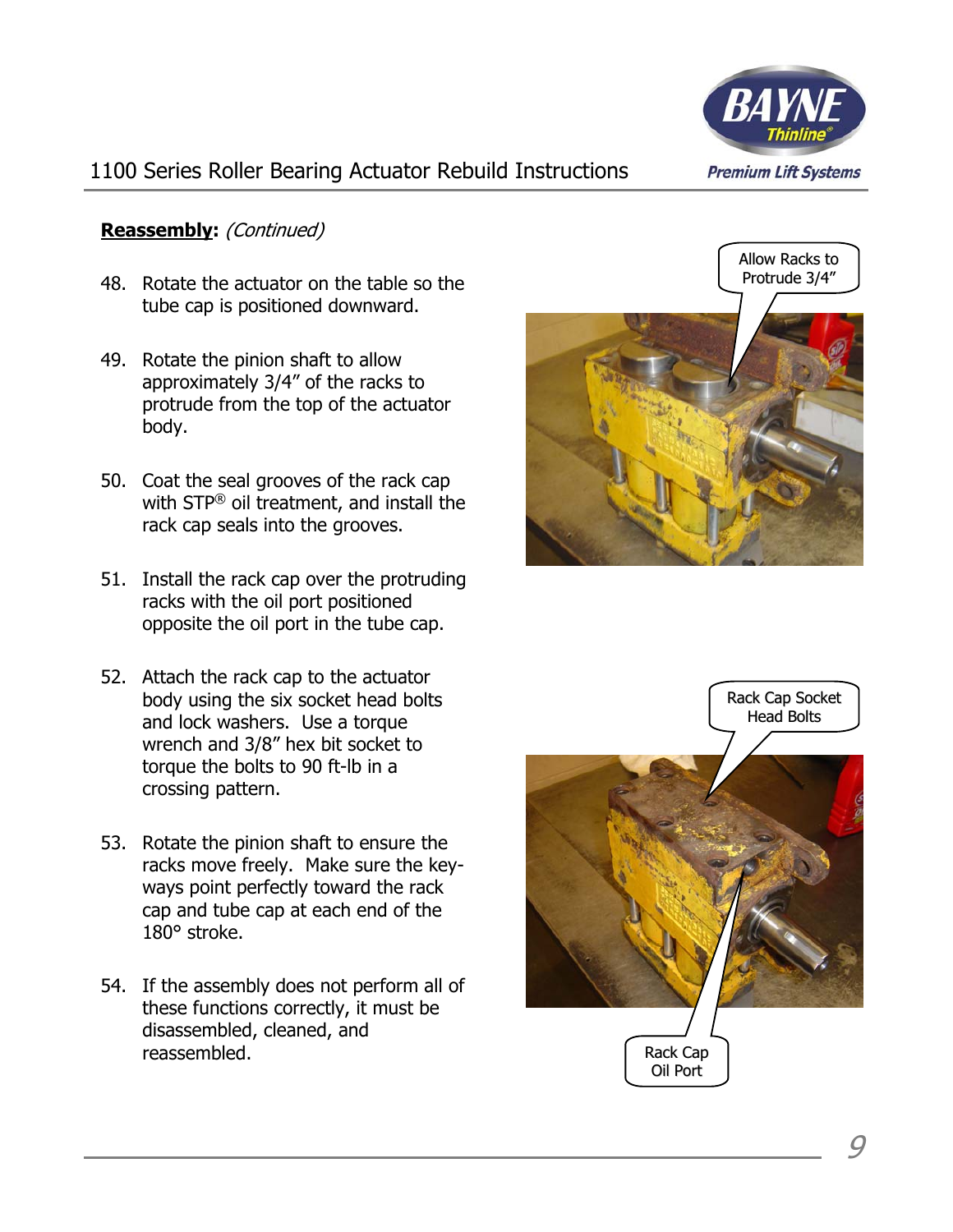

#### **Reassembly:** (Continued)

- 55. Carefully collapse the yellow pinion seal and work it into the center groove in the bearing cap with the o-ring facing away from the pinion wiper groove.
- 56. Press the metal pinion wiper into the outside groove of the bearing cap with the cupped side out.
- 57. Coat the bearing cap o-ring groove with STP® oil treatment.
- 58. Install the bearing cap o-ring into the groove on the mounting surface of the bearing caps.
- 59. Repeat steps 55 through 58 for the other bearing cap.
- 60. Slide the bearing caps over each end of the pinion shaft with the flat surface flange between the mounting feet of the actuator body.
- 61. Attach the bearing caps to the actuator body using the ten socket head bolts and lock washers. Use a torque wrench and 1/4" hex bit socket to torque the bolts to 30 ft-lb in a crossing pattern.
- 62. Use an 11/16" open-end wrench to reinstall all hydraulic fittings and tubing.